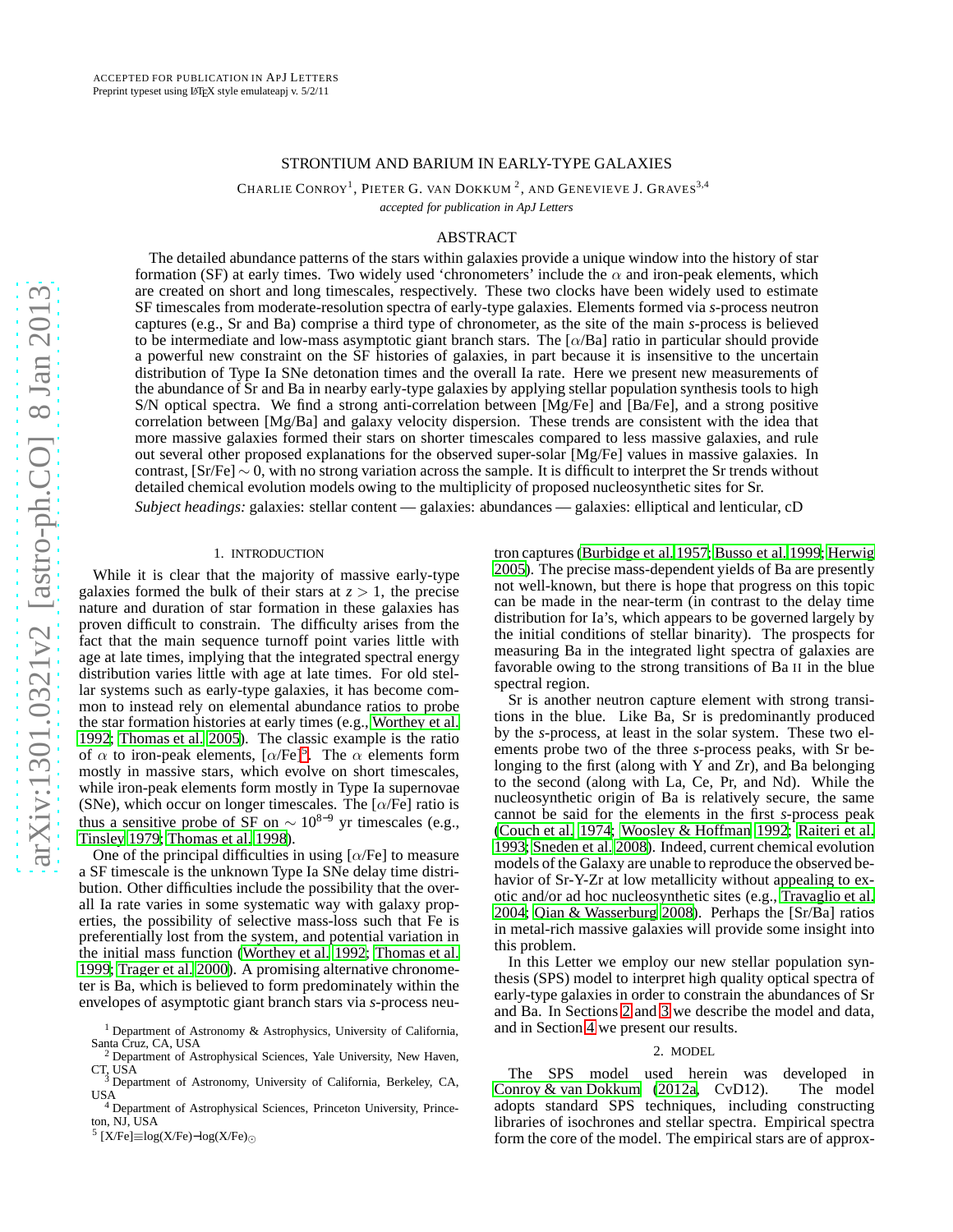

<span id="page-1-2"></span>**Figure 1.** Change in the spectrum due to a 0.3 dex enhancement in the [Sr/Fe] and [Ba/Fe] abundance ratios. The model is an integrated light spectrum with an age of 13 Gyr, solar metallicity, and a [Kroupa \(2001\)](#page-4-16) IMF. The spectra have been smoothed with a velocity dispersion of  $\sigma = 350 \text{ km s}^{-1}$ , which is the same smoothing scale applied to the SDSS data. The dotted line represents the sensitivity limit for a signal-to-noise ratio of  $S/N = 10<sup>3</sup>$ , which is the typical S/N for the SDSS stacks in this wavelength range.

imately solar metallicity and have solar abundance patterns. We computed a large grid of model stellar atmospheres and spectra in order to construct response functions (i.e., the relative change in the spectrum of a star due to a change in the abundance of a single element). The model atmospheres and spectra were computed with the ATLAS model atmosphere and spectrum synthesis package [\(Kurucz 1970](#page-4-17), [1993](#page-4-18)), ported to Linux by [Sbordone et al. \(2004\)](#page-4-19). Specifically, we use the ATLAS12 code, computing new atmospheres for each change in abundance pattern. The line list was provided by R. Kurucz<sup>[6](#page-1-1)</sup>, including linelists for TiO and  $H_2O$ , amongst other molecules. The spectral response functions were applied to the empirical stellar spectra in order to create models with arbitrary abundance patterns. The model allows for arbitrary variation in the initial mass function (IMF) and spans ages from 3 − 13.5 Gyr. See CvD12 for further details regarding the model.

We follow [Conroy & van Dokkum](#page-4-20) [\(2012b\)](#page-4-20) in fitting the model to data. In its present form the model contains 27 free parameters, including the redshift and velocity dispersion, a two-part power-law IMF, two population ages, four nuisance parameters, and the abundances of C, N, Na, Mg, Si, Ca, Ti, V, Cr, Mn, Fe, Co, Ni, Sr, Y, and Ba, and O,Ne,S are varied in lock-step. These parameters are fit to the data via a Markov Chain Monte Carlo fitting technique. The data and models are split into four wavelength intervals (defined in the following section) and, within each interval the spectra are normalized by a high-order polynomial (with degree *n* where  $n \equiv (\lambda_{\text{max}} - \lambda_{\text{min}})/100\text{\AA}$ ; see [Conroy & van Dokkum 2012b,](#page-4-20) for details). We have masked the spectral regions surrounding the H $\alpha$ , [N II], [S II], H $\beta$ , [O III], and [N I] emission lines.

The effective resolution of the data varies from  $R \approx 400 -$ 1200 owing to intrinsic Doppler broadening. Both because of this low resolution and the fact that in our model the synthetic



<span id="page-1-3"></span>**Figure 2.** Spectral indices for the stacked SDSS early-type galaxy spectra and the LRIS spectra of 35 individual galaxies. Index units are equivalent widths in Å. The LRIS data do not cover the Ba6142 spectral feature. The Mg *b* Lick index is sensitive to Mg, while the other features are sensitive to Ba and Sr and are defined in [Serven et al. \(2005\)](#page-4-21).

spectra are only used differentially, several uncertainties associated with abundance analysis at high resolution (including the adopted microturbulent velocity, treatment of convection, non-LTE effects, and hyperfine splitting of certain levels) are mitigated to some extent herein. Moreover, [Bergemann et al.](#page-4-22) [\(2012\)](#page-4-22) has demonstrated that the strong Sr II line at  $4077\text{\AA}$ suffers from negligible non-LTE corrections at  $[Fe/H] \approx 0.0$ . Of course when working at low resolution one is more dependent on the fidelity of the model than the case where equivalent widths of individual unsaturated lines are directly measured from the data.

As an example of what can be measured from low resolution spectra, in Figure [1](#page-1-2) we show the change in the model spectrum due to a 0.3 dex increase in the [Sr/Fe] and [Ba/Fe] abundance ratios (holding [Fe/H] fixed to the solar value). The reference model is for an age of 13 Gyr, with a Galactic [\(Kroupa 2001\)](#page-4-16) IMF, and for solar metallicity. The model was convolved with a velocity dispersion of 350 kms<sup>-1</sup>. Notice that even at this low resolution, at least two Sr II lines and two Ba II lines produce a change in the spectrum of  $> 0.3\%$ per 0.3 dex change in abundance. As we will demonstrate in Section [4,](#page-2-0) the existence of multiple, well-separated Sr and Ba lines allows us to test the robustness of our results in a relatively model-independent fashion.

# 3. DATA

<span id="page-1-0"></span>In this Letter we consider two samples of early-type galaxies. The first sample of 34 early-type galaxies (and the nuclear bulge of M31) was presented in [van Dokkum & Conroy](#page-4-23) [\(2012\)](#page-4-23). The sample was selected from the SAURON survey of nearby galaxies [\(Bacon et al. 2001](#page-4-24)). High S/N spectra of these objects were obtained with the Low Resolution Imaging Spectrometer (LRIS) on the Keck I telescope. The wavelength coverage spans the range 3500Å−10,400Å with a gap at 5600Å−7100Å. Four wavelength intervals were defined, 0.4µ*m* − 0.46µ*m*, 0.46µ*m* − 0.55µ*m*, 0.80µ*m* − 0.89µ*m*, and  $0.96 \mu m - 1.02 \mu m$  for fitting models to data. The wavelength choices reflect the limitations of the model and data

<span id="page-1-1"></span><sup>6</sup> kurucz.harvard.edu/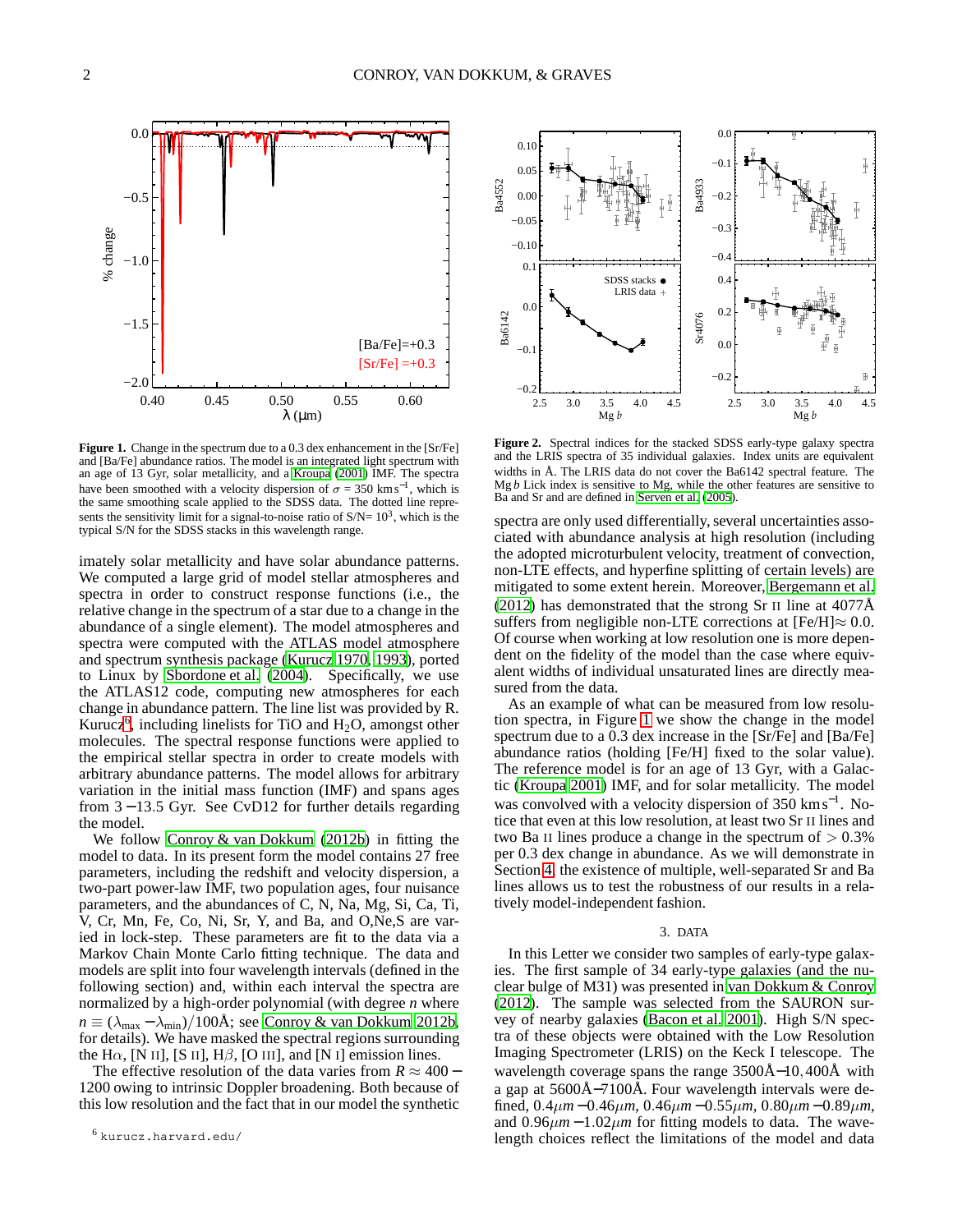wavelength coverage and regions of severe telluric corrections. The S/N at 5000Å varies from  $\approx 150 \,\text{\AA}^{-1}$  to  $\approx 450 \,\text{\AA}^{-1}$ . Spectra were extracted within  $R < R_e/8$ , with a weighting intended to mimic a circular aperture, where  $R_e$  is the effective radius. These data have already been compared to the CvD12 models in [Conroy & van Dokkum \(2012b,](#page-4-20) see the Appendix of that paper for a comparison of the best-fit models and data for each of the 35 LRIS galaxies). In that earlier work, we did not consider variation in Sr and Ba, and only briefly commented on the abundances of the other elements considered in the fit. We found that the ages, [Fe/H] and [Mg/Fe] values derived with our full spectrum fitting technique agreed with conventional Lick index-based techniques.

The second source of data is provided by the Sloan Digital Sky Survey (SDSS; [York et al. 2000\)](#page-4-25). Following the methodology outlined in [Graves et al. \(2009](#page-4-26)), we have selected a sample of galaxies within a narrow redshift interval of 0.02 – 0.06, with no detected emission in H $\alpha$  nor in [O II], and with concentrated, de Vaucouleurs-like light profiles. The SDSS obtains spectra with fibers that have 3" diameters. The typical S/N of SDSS spectra in our sample is modest, of order  $20 \text{ Å}^{-1}$ , and so we have chosen to stack the spectra in seven bins of velocity dispersion with mean dispersions in each bin of 88, 112, 138, 167, 203, 246, and 300 km s<sup>-1</sup>. For the smallest sigma bin the SDSS fiber samples the inner  $0.8R<sub>e</sub>$ , while for the most massive bin the fiber samples the inner 0.4*Re*. We have verified that our results do not change if we select galaxies within each bin such that the fiber samples the same fraction of *Re*. Each spectrum was continuum-normalized and convolved to an effective dispersion of  $350 \text{ km s}^{-1}$  before stacking, and each spectrum contributed equally to the stack. The resulting S/N of the stacked spectra at 5000Å ranges from  $\approx 500 \text{ Å}^{-1}$  to  $\approx 1800 \text{ Å}^{-1}$ . As with the LRIS data, four wavelength intervals were defined for the SDSS stacks, 0.4µ*m*−0.48µ*m*, 0.48µ*m*−0.58µ*m*, 0.58µ*m*−0.64µ*m*, and 0.80µ*m*−0.88µ*m* for fitting models to data. These stacked data will be the focus of future work aimed at measuring the detailed abundance patterns as a function of galaxy properties. In this work we limit our attention to the neutron capture elements Sr and Ba.

<span id="page-2-0"></span>As a first look at the data, in Figure [2](#page-1-3) we show spectral indices for both the SDSS stacked spectra and the individual LRIS galaxies. The Mg *b* index is sensitive to Mg, while the other indices are sensitive to Ba and Sr lines (with central wavelengths indicated by the index name). The Br and Sr indices are defined in [Serven et al. \(2005\)](#page-4-21), while the Mg *b* index is defined in [Worthey et al. \(1994](#page-4-27), no effort was made to place the latter on the Lick index scale). For this figure, the LRIS data were convolved to a common dispersion of  $350 \text{ km s}^{-1}$ in order to afford a direct comparison with the SDSS stacked spectra. The LRIS data do not cover the 6142Å spectral region. Overall the agreement between the LRIS and SDSS samples is encouraging, given the very different observational setups and reduction techniques. It is however difficult to interpret spectral indices because an index is in general sensitive not only to the feature of interest but also to features contributing to the sidebands (i.e., the index measures a feature strength relative to a pseudocontinuum). This is especially true when the feature of interest is weak compared to other features. Full spectrum fitting such as the kind performed in the present work does not suffer from this drawback.



<span id="page-2-1"></span>**Figure 3.** Comparison between models and data in two wavelength regions. Upper panels show the continuum normalized spectra and lower panels show residuals in percent. The data (black lines) are for the stacked SDSS earlytype galaxy spectrum in the dispersion bin centered on  $\sigma = 250 \text{ km s}^{-1}$ . Two models are compared, one in which the [Ba/Fe] ratio is fixed to the solar value (red line), and a model in which the [Ba/Fe] value is included in the fit (with a resulting best-fit value of −0.4; blue line). The grey band denotes the S/N, and the dotted lines mark the strongest Ba II lines in this wavelength range. The thin line is the [Ba/Fe] response function (cf. Figure [1\)](#page-1-2). Any single Ba II feature on its own is not particularly compelling, given the magnitude of the residuals elsewhere in the spectrum, but the coincidence of an improvement in  $\chi^2$  around *all four* Ba II lines is strong evidence in favor of a sub-solar [Ba/Fe] abundance ratio in this particular spectrum. Moreover, the difference in  $\chi^2_{\text{min}}$  between the two models is 1400, signaling strong preference for the model with [Ba/Fe]= –0.4.

Before showing the derived abundance trends, in Figure [3](#page-2-1) we explore the quality of the fit around the Ba II lines for the stacked SDSS spectrum in the second highest  $\sigma$  bin. In the figure we compare two model fits, one in which  $[Ba/Fe] = +0.0$ and another in which the Ba abundance is allowed to vary in the fit (with a resulting best-fit value of  $[Ba/Fe] = -0.4$ ). We also mark the locations of the strongest Ba II lines in this spectral region. It is noteworthy that the residuals decrease in *all* spectral regions sensitive to Ba. This is an important test of the results to follow because it is also evident from this figure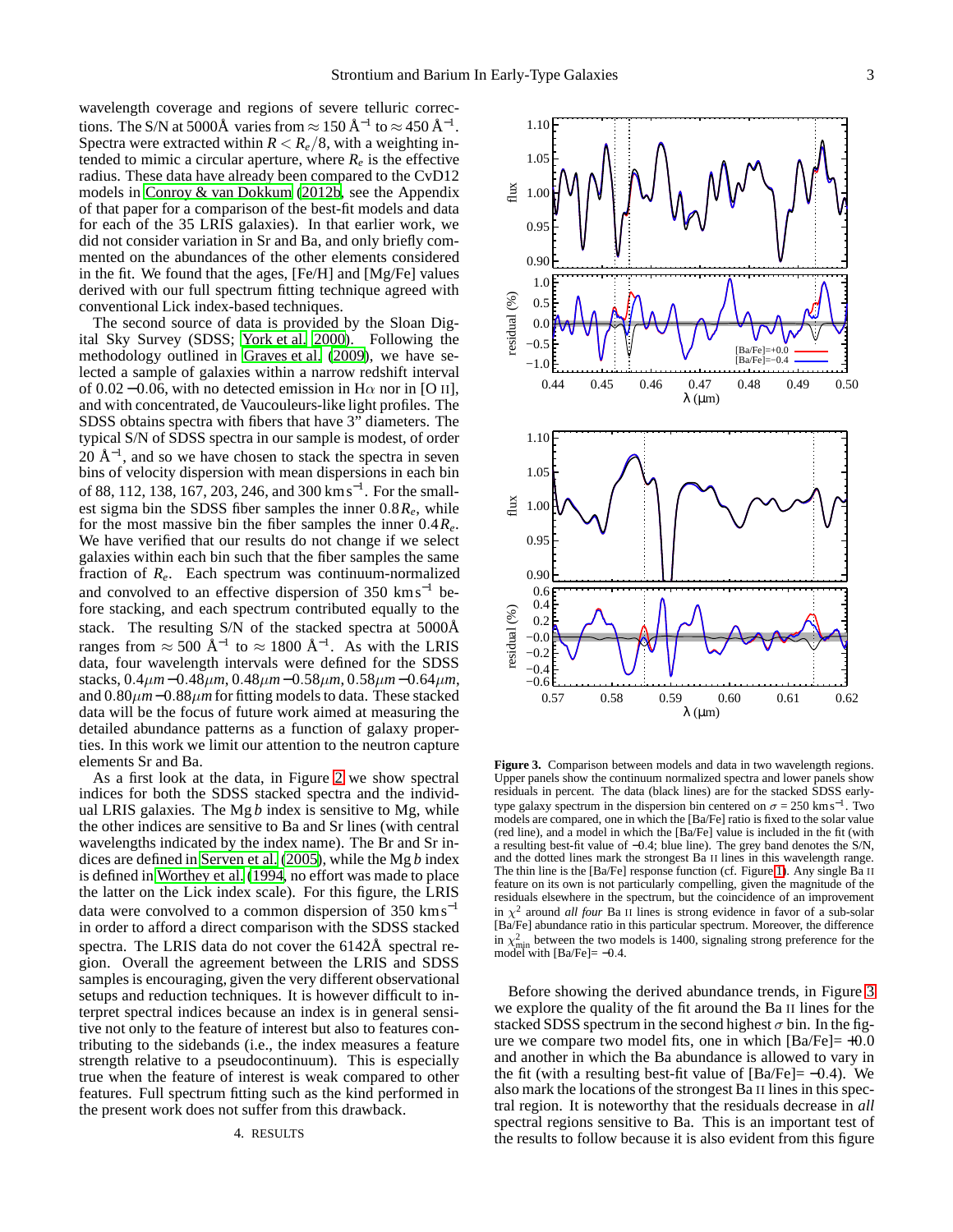

<span id="page-3-0"></span>**Figure 4.** Derived [Ba/Fe] and [Sr/Fe] abundance ratios as a function of the derived [Mg/Fe] abundance ratio. Results are shown both for stacked SDSS early-type galaxy spectra and for the LRIS spectra of 35 individual galaxies. For the SDSS spectra, the mean velocity dispersion increases monotonically with increasing [Mg/Fe].

that there are numerous places where the residuals exceed the formal S/N limits of the data (demarcated by the grey band). If there were only one strong Ba line then it would have been difficult to argue that a region of high residual required nonsolar [Ba/Fe] values. We return to this point later in this section.

Our main result is shown in Figure [4.](#page-3-0) In this figure we show the best-fit [Ba/Fe] and [Sr/Fe] abundance ratios as a function of [Mg/Fe]. We include both the stacked SDSS spectra and the LRIS spectra of individual galaxies. The formal statistical errors from the SDSS stacks are very small owing to the very high S/N of the spectra. It is encouraging that the LRIS data and SDSS stacks follow the same general trends of decreasing [Ba/Fe] and constant [Sr/Fe] with increasing [Mg/Fe]. Such low values of [Ba/Fe] are not uncommon amongst metal-poor halo stars in the Galaxy [\(Sneden et al. 2008\)](#page-4-12). Indeed, below  $[Fe/H] \approx -3$  essentially all halo stars have  $[Ba/Fe] < 0.0$ , with many stars having Ba abundances as low as  $[Ba/Fe] \approx -2.0$ [\(François et al. 2007\)](#page-4-28). Such stars are also  $\alpha$  enhanced, and have  $[Sr/Ba] > 0.0$ , again broadly consistent with the mean abundance ratios of the massive early-type galaxies (although with very different overall metallicities).

Taken at face value, the [Ba/Fe] versus [Mg/Fe] trends are



<span id="page-3-1"></span>**Figure 5.** Exploration of systematic effects on the [Sr/Fe] and [Ba/Fe] abundance trends. The fiducial model is compared to models in which only the blue ( $\lambda$  < 5800Å) spectral region is fit, in which there is no smoothing of the stacked spectra to  $\sigma = 350 \text{ km s}^{-1}$ , and in which the IMF is fixed to the Galactic form. Results are shown only for the stacked SDSS early-type galaxy spectra for clarity. While these model variations induce changes of the order of 0.1 dex, the trends are clearly robust to these model permutations.

consistent with the standard interpretation of [Mg/Fe] probing the SF timescale in these galaxies. A shorter timescale should lead to higher [Mg/Fe] and lower [Ba/Fe] values, as observed. Although not shown, the SDSS data also display a strong correlation between [Mg/Ba] and  $\sigma$ . The derived [Fe/H] values range from −0.1 to 0.0 over the SDSS early-type sample, and so the trends observed in Figure [4](#page-3-0) are unlikely to be due to metallicity-dependent yields. Other explanations for the [Mg/Fe] $-\sigma$  relation have been proposed, including a varying IMF, varying SN Ia rate, and selective mass-loss of SN Ia ejecta [\(Worthey et al. 1992;](#page-4-0) [Thomas et al. 1999](#page-4-4); [Trager et al.](#page-4-5) [2000\)](#page-4-5). The [Mg/Ba] data allow us to rule out the explanations that are particular to the Ia's, since the Ia's influence neither Mg nor Ba, but it cannot discriminate between a varying SF timescale and a varying high-mass IMF for the observed variation in [Mg/Fe] with  $\sigma$ .

The near constancy of [Sr/Fe] is puzzling. It has been suggested that Sr may have multiple nucleosynthetic origins, including the *r*-process, both the weak and main *s*processes, and perhaps even hypernovae [\(Raiteri et al. 1993](#page-4-11); [Travaglio et al. 2004;](#page-4-13) [Qian & Wasserburg 2008](#page-4-14)). As [Mg/Fe] (and presumably the SF timescale) varies, then perhaps the main nucleosynthetic site varies in such a way as to keep a rough constancy in [Sr/Fe]. With detailed chemical evolution models constrained to match the observed [Mg/Fe] and [Ba/Fe] trends, it may be possible to place interesting constraints on the origin(s) of Sr in these massive galaxies.

We turn now to several tests that have been performed to assess the robustness of these results. In Figure [5](#page-3-1) we show the same abundance trends as before, for only the SDSS stacked spectra, and for a variety of permutations to the fiducial model. We consider a model in which the IMF is held fixed to the Galactic [\(Kroupa 2001\)](#page-4-16) form, a model in which only the blue ( $\lambda$  < 5800Å) spectral region is fit, and a model in which the SDSS stacks are not smoothed to a common resolution of  $\sigma = 350 \text{ km s}^{-1}$ . The latter is a particularly impor